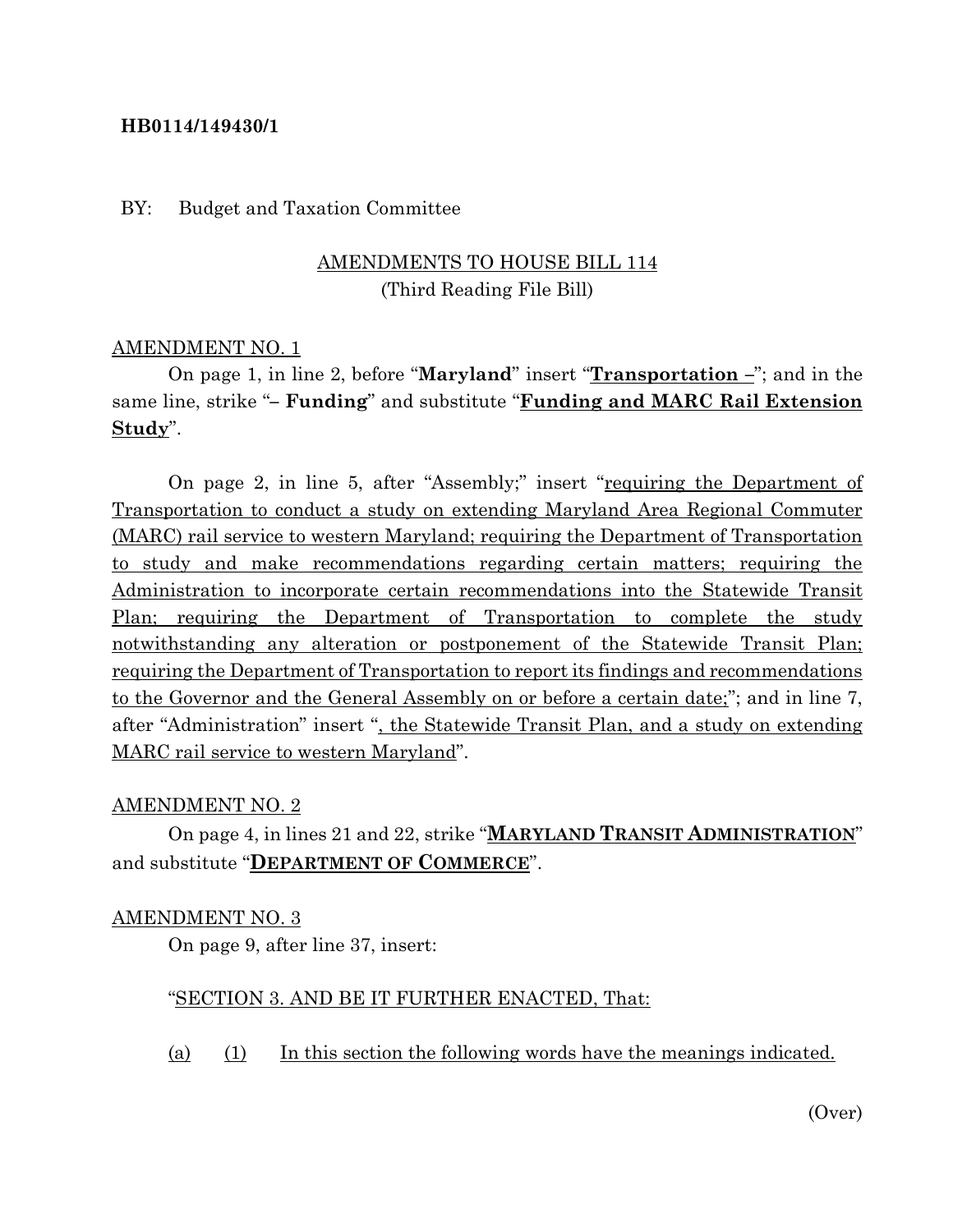# **HB0114/149430/1 Budget and Taxation Committee Amendments to HB 114 Page 2 of 4**

(2) "Department" means the Department of Transportation.

(3) "Statewide Transit Plan" means a framework developed by the Maryland Transit Administration that provides a 50–year vision of coordinated local, regional, and intercity transit across the State, including defined public transportation goals and strategies for rural, suburban, and urban regions.

(b) The Department shall conduct a study on the feasibility, including the cost, of extending MARC rail service to western Maryland.

(c) In conducting the study, the Department shall:

(1) Examine existing commuter rail facilities in the State and current transportation options in western Maryland;

(2) Explore up to three potential routes for expanding rail service to western Maryland;

(3) Identify the possibilities and challenges related to establishing and operating MARC rail service in western Maryland;

(4) Study the public transportation needs of Allegany County and Washington County in the vicinity of interstates 70 and 81;

- (5) Confer with the following stakeholders:
	- (i) The Washington County Board of County Commissioners;
	- (ii) The City of Hagerstown;
	- (iii) Washington County residents;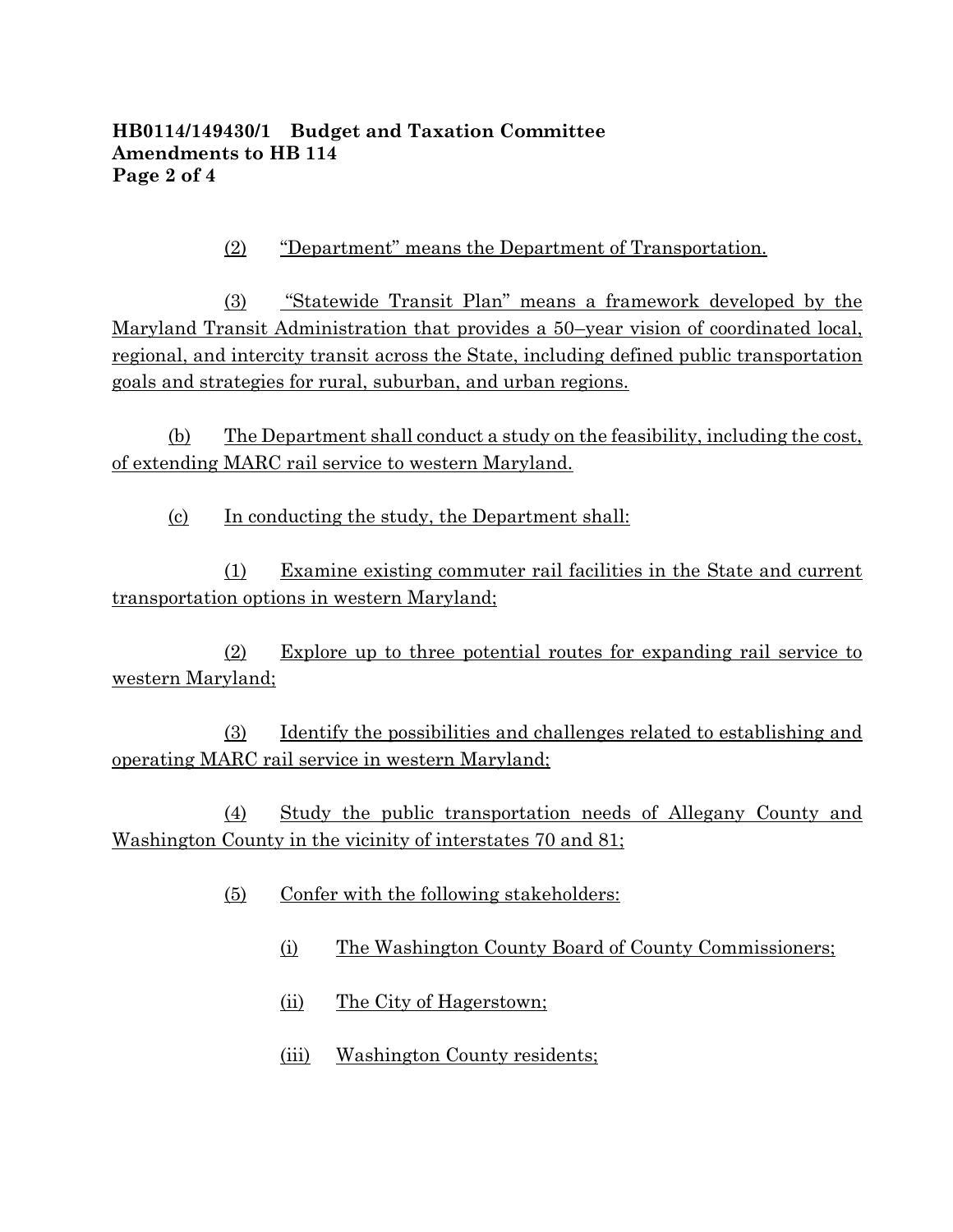# **HB0114/149430/1 Budget and Taxation Committee Amendments to HB 114 Page 3 of 4**

- (iv) Public transit advocates;
- (v) Representatives of the local business community;
- (vi) The Allegany County Board of County Commissioners;
- (vii) The City of Cumberland;
- (viii) Allegany County residents; and
- (ix) The Town of Hancock;
- (6) Identify infrastructure needs;

(7) Perform a cost analysis of the capital and operating costs of extending MARC rail service to western Maryland;

(8) Identify all potential stops and estimate the potential ridership for each stop;

(9) Study and compare the potential ridership for rush–hour–only service and all–day service;

(10) Develop recommendations on the potential start and end points of a MARC extension; and

(11) Explore the potential effect that extending MARC rail service to western Maryland would have on CSX.